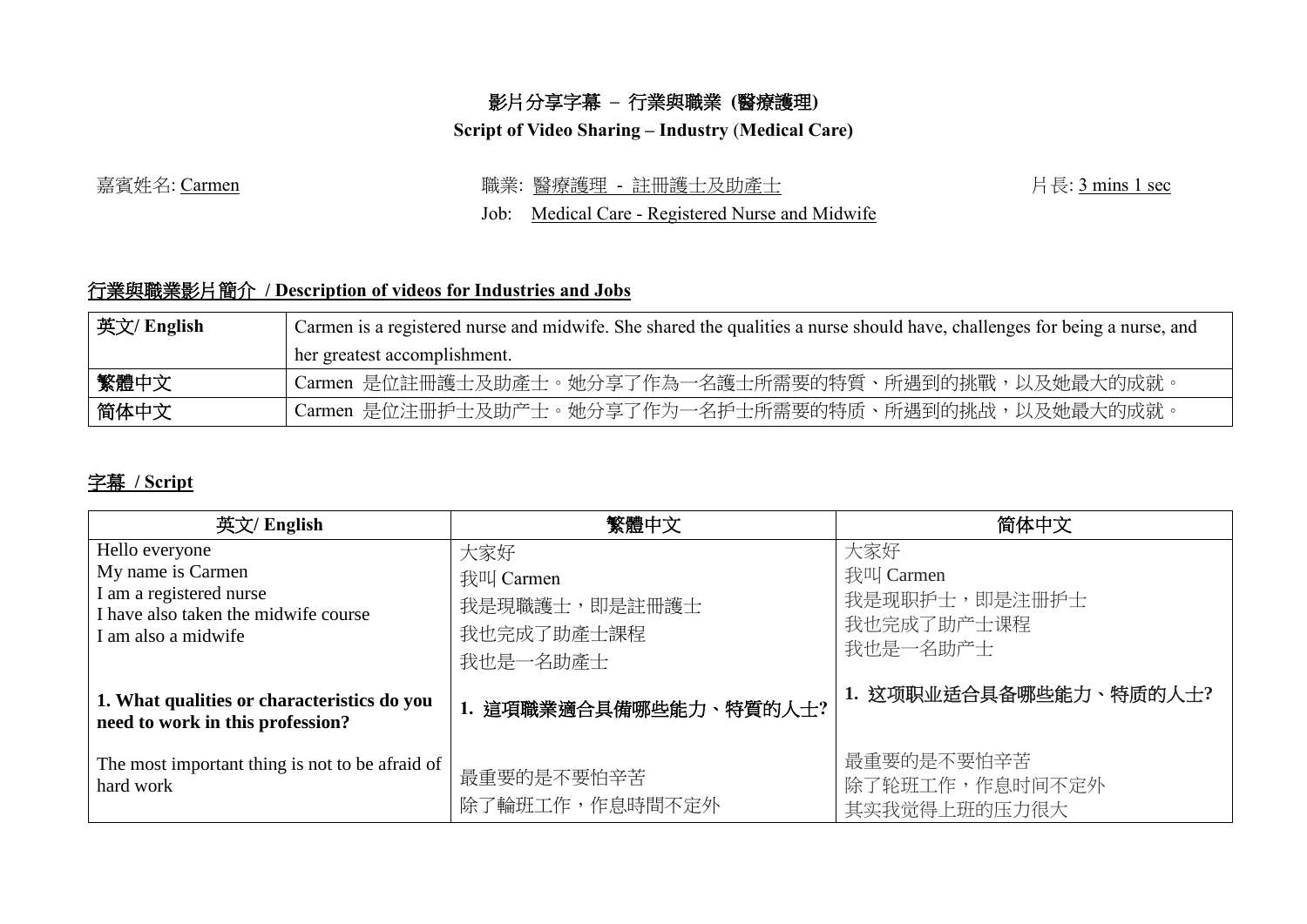| 英文/ English                                                                                                                                                                                                                                                                                                                                                                                                                                                                                                                                                                                                                | 繁體中文                                                                                                                                                 | 简体中文                                                                                                                                                                   |
|----------------------------------------------------------------------------------------------------------------------------------------------------------------------------------------------------------------------------------------------------------------------------------------------------------------------------------------------------------------------------------------------------------------------------------------------------------------------------------------------------------------------------------------------------------------------------------------------------------------------------|------------------------------------------------------------------------------------------------------------------------------------------------------|------------------------------------------------------------------------------------------------------------------------------------------------------------------------|
| In addition to working in shifts and irregular<br>rest time<br>Actually, I am under a lot of pressure at work<br>On top of our busy schedule<br>Making mistakes is unacceptable in this<br>industry<br>Because mistakes will directly affect the<br>safety of patients<br>So you need to be very cautious<br>And be super careful and detail-minded<br>Also, the most important thing of all is that<br>You like communicating with people<br>Because no matter whether you are with the<br>patients, the doctors, or the colleagues<br>Communicating with people is very much<br>required<br>If you work in this industry | 其實我覺得上班的壓力很大<br>除了很忙之外,這個行業不容許犯錯<br>因為一旦有錯誤就會牽涉到病人的安危<br>所以需要非常謹慎<br>也需要小心及仔細<br>以及最重要的是喜歡與人溝通<br>因為不論病人、醫生或是同事<br>從事這行業都非常需要與他們溝通                   | 除了很忙之外,这个行业不容许犯错<br>因为一旦有错误就会牵涉到病人的安危<br>所以需要非常谨慎<br>也需要小心及仔细<br>以及最重要的是喜欢与人沟通<br>因为不论病人、医生或是同事<br>从事这行业都非常需要与他们沟通                                                     |
| 2. What do you think is the most<br>challenging aspect of this career?                                                                                                                                                                                                                                                                                                                                                                                                                                                                                                                                                     | 你認為這項職業最具挑戰性的地方是甚麼?<br>2.                                                                                                                            | 2. 你认为这项职业最具挑战性的地方是什么?                                                                                                                                                 |
| The most challenging part is to make<br>decisions<br>Because we spend most of the time in the<br>ward<br>While the doctor may not<br>Nurses spend most of their time in the ward<br>taking care of patients<br>So when a patient's condition is getting<br>worse<br>The nurse is the first one to notice the<br>situation                                                                                                                                                                                                                                                                                                  | 最具挑戰性的地方是做決定<br>因為護士大部分時間在病房中<br>醫生卻未必長時間在病房<br>反而護士大部分時間都在病房中照顧病人<br>所以當病人情況變差的時候<br>護士是第一個最能夠得知病人情況的角色<br>所以護士需要知道怎樣才是情況變差<br>做甚麼才能幫到病人<br>需要做甚麼決定 | 最具挑战性的地方是做决定<br>因为护士大部分时间在病房中<br>医生却未必长时间在病房<br>反而护士大部分时间都在病房中照顾病人<br>所以当病人情况变差的时候<br>护士是第一个最能够得知病人情况的角色<br>所以护士需要知道怎样才是情況变差<br>做什么才能帮到病人<br>需要做什么决定<br>其实这才是做护士最困难的地方 |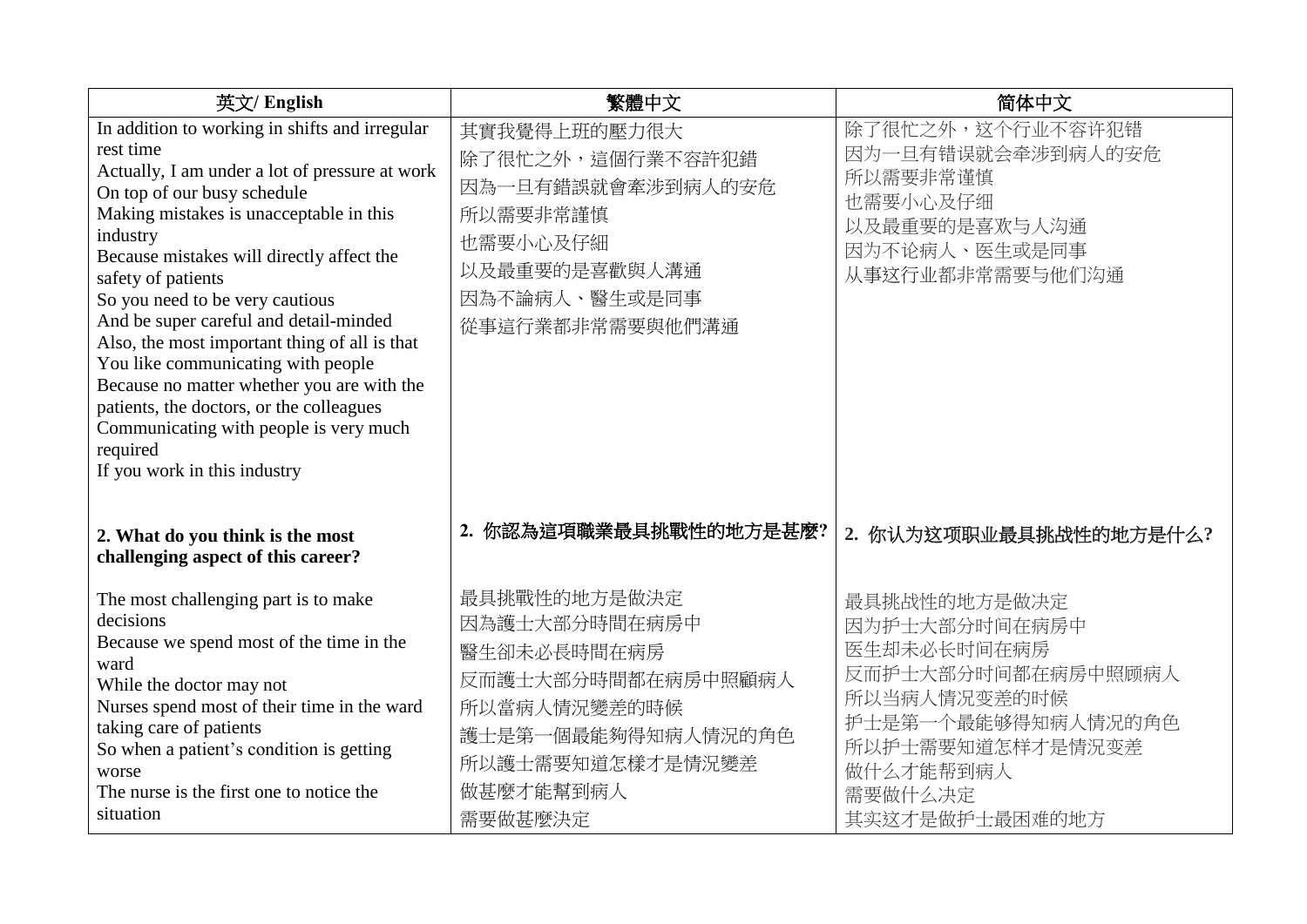| 英文/ English                                                                                                                                                                                                                                                                                                                                                                                                                                                                                                                                                                                                                                                                                            | 繁體中文                                                                                                                                                                                                                                           | 简体中文                                                                                                                                                                                                                                                                    |
|--------------------------------------------------------------------------------------------------------------------------------------------------------------------------------------------------------------------------------------------------------------------------------------------------------------------------------------------------------------------------------------------------------------------------------------------------------------------------------------------------------------------------------------------------------------------------------------------------------------------------------------------------------------------------------------------------------|------------------------------------------------------------------------------------------------------------------------------------------------------------------------------------------------------------------------------------------------|-------------------------------------------------------------------------------------------------------------------------------------------------------------------------------------------------------------------------------------------------------------------------|
| Nurses need to know when the patient is<br>getting worse<br>What can be done to help the patient<br>What decision needs to be made<br>This is the most difficult part for nurses<br>For new graduates or student nurses<br>These should be the biggest difficulties for<br>them                                                                                                                                                                                                                                                                                                                                                                                                                        | 其實這才是做護士最困難的地方<br>剛畢業或是剛剛成為護士學生的時候<br>這些困難對她們來說是最大的                                                                                                                                                                                            | 刚毕业或是刚刚成为护士学生的时候<br>这些困难对她们来说是最大的                                                                                                                                                                                                                                       |
| 3. What is the main source of the sense of<br>accomplishment in this profession? Please<br>tell me what makes you the happiest in<br>your work.                                                                                                                                                                                                                                                                                                                                                                                                                                                                                                                                                        | 3.這項職業的成就感主要來自哪一方面?請說<br>出一件工作中令你最快樂的事?                                                                                                                                                                                                        | 3.这项职业的成就感主要来自哪一方面?请说<br>出一件工作中令你最快乐的事?                                                                                                                                                                                                                                 |
| I remember my biggest accomplishment was<br>After I helped a mother to give birth<br>I thanked her for her cooperation<br>For making the labour process very smooth<br>But she thanked me instead<br>Because we had made the whole process very<br>comfortable for her<br>In fact, giving birth is not even close to<br>"comfortable"<br>She meant she mentally felt safe<br>She said that if there will be next time<br>She hopes that I will continue to help her with<br>her delivery<br>I was touched at that moment<br>Although it's not a life and death moment<br>It made me realise that what I am doing is not<br>just a job<br>I strongly felt that what I have done can<br>influence people | 我記得最有成功感的一次是<br>我為一位媽媽接生完畢<br>我對她表達了謝意,因為她在過程中非常配<br>合<br>令到生產過程非常順利<br>但她當刻反而感謝我<br>因為我們令她感到整個過程都非常舒服<br>其實生產過程無論如何都不會「舒服」<br>她的意思是她的心情上感到「舒服」<br>她說如果有下一次,也希望我們繼續為她助<br>產<br>當下我有一點感動<br>雖然不是生離死別<br>但是會覺得原來我正在做的事<br>不單單只是一份工作<br>當下有很強烈的感受 | 我记得最有成功感的一次是<br>我为一位妈妈接生完毕<br>我对她表达了谢意,因为她在过程中非常配合<br>令到生产过程非常顺利<br>但她当刻反而感谢我<br>因为我们令她感到整个过程都非常舒服<br>其实生产过程无论如何都不会「舒服」<br>她的意思是她的心情上感到「舒服」<br>她说如果有下一次,也希望我们继续为她助产<br>当下我有一点感动<br>虽然不是生离死别<br>但是会觉得原来我正在做的事<br>不单单只是一份工作<br>当下有很强烈的感受<br>原来我是可以影响到他们<br>生产是十级痛,但就算是十级痛 |